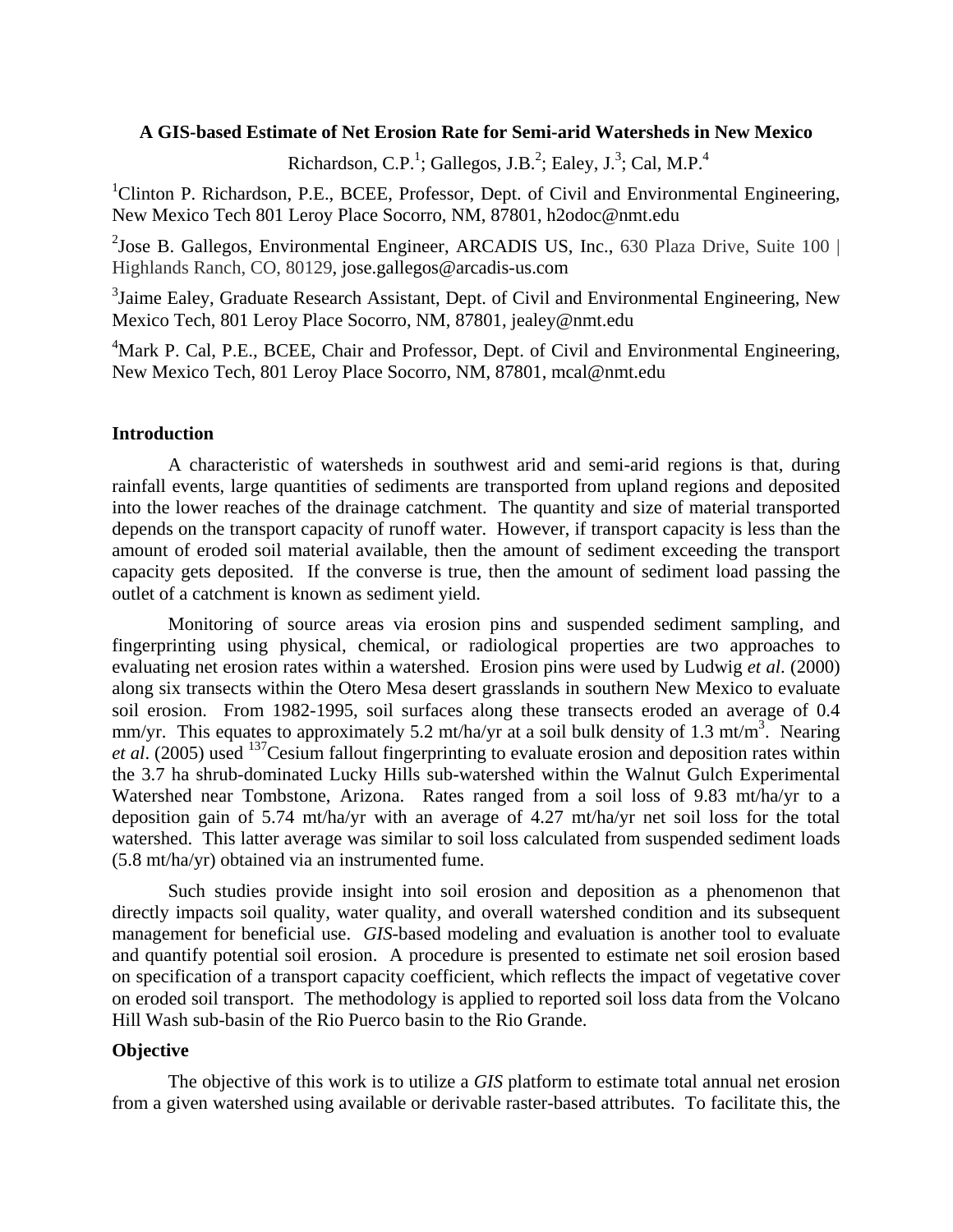procedure and method by Jain *et al.* (2010) is utilized. The Universal Soil Loss Equation (*USLE*), introduced later, estimates gross annual soil loss and is based on five empirical input variables: rainfall erosivity (*R*-factor), soil erodibility (*K*-Factor), length slope (*LS*-factor), land use cropping factor (*C*-Factor), and erosion prevention practice (*P*-factor). *GIS* provides the means to compute soil erosion in individual grids based on the *USLE*, and to determine catchment sediment yield, or net erosion, by using the concept of transport limiting sediment delivery.

#### **Available** *GIS***-based Watershed Attributes**

In order to better understand sediment transport within a given watershed, foundational information and data must be collected:

Terrain: A Digital Elevation Model (*DEM*) is the most commonly used tool for terrain investigation. The National Elevation Dataset (*NED*) is the primary elevation data product produced and distributed by the United States Geological Survey (*USGS*). The *NED* provides seamless raster elevation data of the conterminous United States. Primary attributes that can be generated from a *DEM* include, but not limited to, slope, flow-path length, flow direction, and upslope contributing area.

Rainfall Erosivity: This metric reflects the erosion capacity of rainfall and is the product of total rainfall energy and the highest 30-minute intensity (EI30). Hastings *et al*. (2005) reported that sediment yield from four micro-watersheds near Los Alamos National Laboratory exhibited a stronger positive correlation to rainfall erosivity than rainfall depth for 14 convective thunderstorms.

Vegetative Index: The Normalized Difference Vegetation Index (*NDVI*) is a thematic image of estimated vegetation density derived using multi-spectral satellite imagery. *NDVI* values range between  $-1$  and  $+1$ . Non-vegetated areas typically produce small or slightly negative values, while vegetated areas produce values starting around 0.4 and approaching 1.0 (Shank 2006). *NDVI*-images have been scaled to approximate the crop management factor (*C*factor) as defined in Eq. 1, or

$$
C = e^{-\alpha \left\{\frac{NDVI}{\beta - NDVI}\right\}}\tag{1}
$$

where

 $\alpha$  and  $\beta$  = unitless parameters that determine the shape of the curve.

The *C*-factor integrates a number of factors that affect erosion including vegetative cover, plant litter, soil surface, and land management. van der Knijff *et al*. (2002) found that an <sup>α</sup> of 2 and β of 1 gave the most reasonable results when applied to the above relationship.

Soil Erodibility: Soil erodibility depends on organic matter content, soil texture, soil permeability, profile structure, as well as other factors, and is embodied in the soil erodibility factor (*K*-factor) of the *USLE*. The *K*-factor is a measurement of the inherent susceptibility of soil particles to detachment and transport by rainfall and runoff. It typically ranges from 0.10 to 0.45 (Renard *et al.* 1991), wherein a lower value constitutes to a stable soil, and a higher value represents a highly fragile soil. A GIS compatible map of *K*-factors for the State of New Mexico is available from the *NRCS* Soil Survey Geographic (*SSURGO*) database and *NRCS* State Soil Geographic (*STATSGO*) database.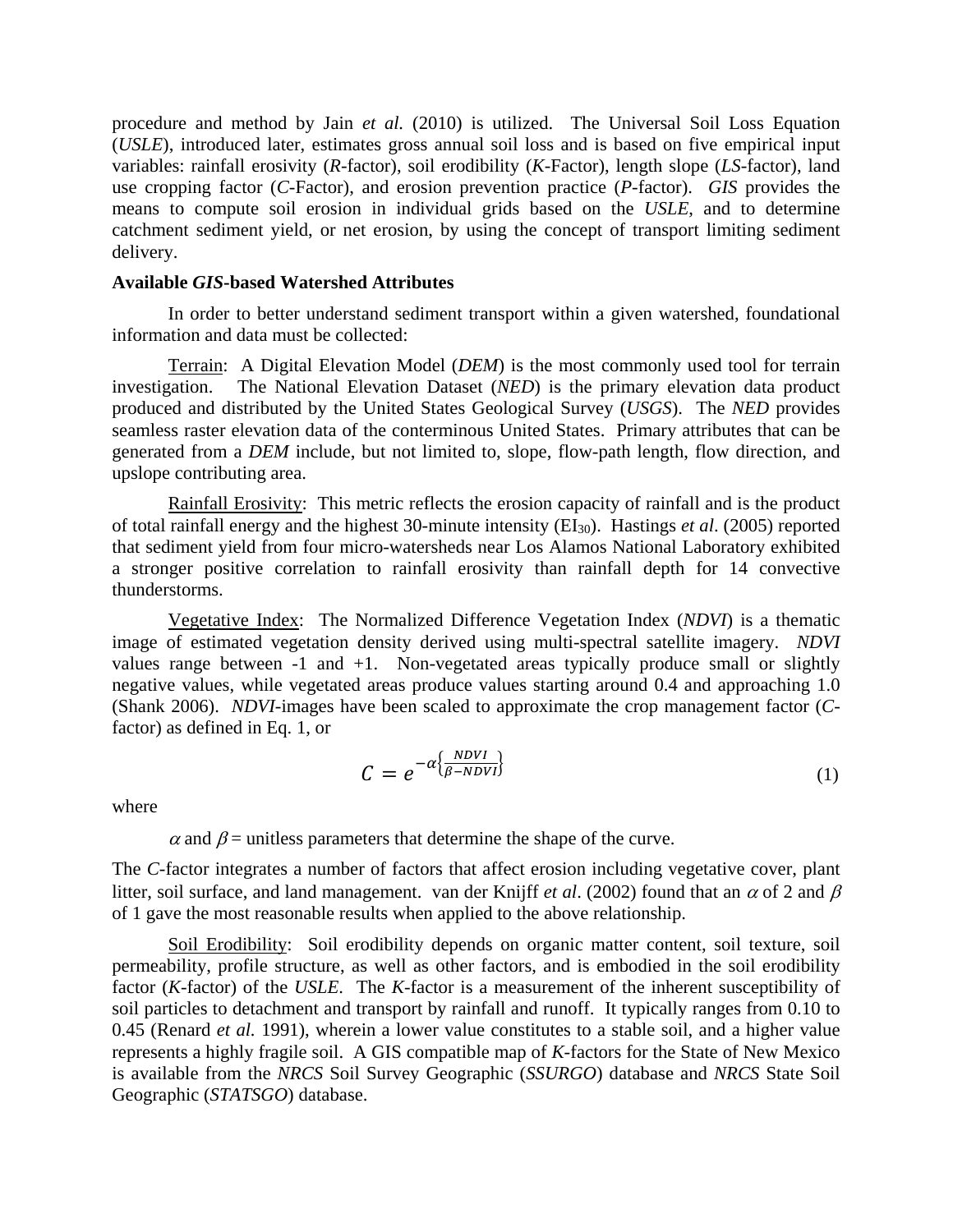National Hydrography Dataset: The National Hydrography Dataset (*NHD*) is the surface water component of the *USGS* National Map. More specifically, the *NHD* contains a flow network (flow-lines) that allows for tracing water downstream or upstream.

# **Materials and Methods**

Detailed and supplemental information for materials and methods described herein, including internet sources for downloads, may be found in Gallegos (2012).

Digital Elevation Models: *DEM* datasets for New Mexico were uploaded from the *USGS* National Elevation Dataset (*NED*) website (http://ned.usgs.gov/ned/). A 10-m resolution *DEM* raster for each county was acquired for watershed specific calculations.

Rainfall Erosivity: A raster grid of the *R*-factor is available based on a digitized USDA iso-erodent map of the US (http://invest.ecoinformatics.org/shared/Erosivity-US.zip/). A statewide raster for New Mexico was clipped from this grid. The resolution is low; however, it is currently the only available GIS-compatible dataset.

*SSURGO* and *STATSGO* Soil Datasets: *ArcGIS*® shapefile data was uploaded from the *NRCS* web site (http://soils.usda.gov/). With the uploaded soil data a complete countywide database was generated focusing primarily on the highly detailed *SSURGO* data and filling in the missing data locations with the less detailed *STATSGO* data. The result was a raster dataset of the *K*-factor.

*NDVI*: A *NDVI* raster layer based on a maximum seasonal *NDVI* average of 16 years of accumulated data for New Mexico (Bulut, 2011) was utilized to evaluate the *C*-factor used in the *USLE* via Eq. 1. An  $\alpha$  of 2 and  $\beta$  of 1 were used (van der Knijff *et al.* 2002). The resultant statewide map of cropping factor ranged between 0.09 (low soil loss potential) and 0.82 (high soil loss potential).

National Hydrography Dataset: *NHD* high resolution (1:24,000-scale) topographic mapping data was uploaded from a specialized hydrography *USGS* portal (http://nhd.usgs.gov/).

# **Derived Watershed Attributes**

All watershed characteristics calculations were performed using *ArcGIS*® coupled with the extensional program *Arc Hydro*. For basic characteristics such as delineating a given watershed boundary; calculating a watershed's area, slope, flow direction, flow accumulation, and stream linkage; and sub-watershed delineation, the *Arc Hydro* program extension calculates and generates raster grid and shapefile data.

Length-Slope Factor (*LS*-Factor): For a given watershed, a 2-dimensional *LS*-factor raster grid was developed using the TauDEM (Terrain Analysis Using Digital Elevation Models) *ArcGIS*® extension based on a *D-inflinity* flow direction and upland contributing area, or

$$
LS = \left\{ \frac{A}{22.13} \right\}^{0.4} \left\{ \frac{S}{0.0896} \right\}^{0.6}
$$
 (2)

where *A* is the specific catchment area per contour length  $(m^2/m)$  and *S* is the slope (<sup>o</sup>). A 2dimensional *LS*-factor accounts for flow accumulation convergence (Moore and Burch, 1986).

# **Watershed Net Soil Erosion**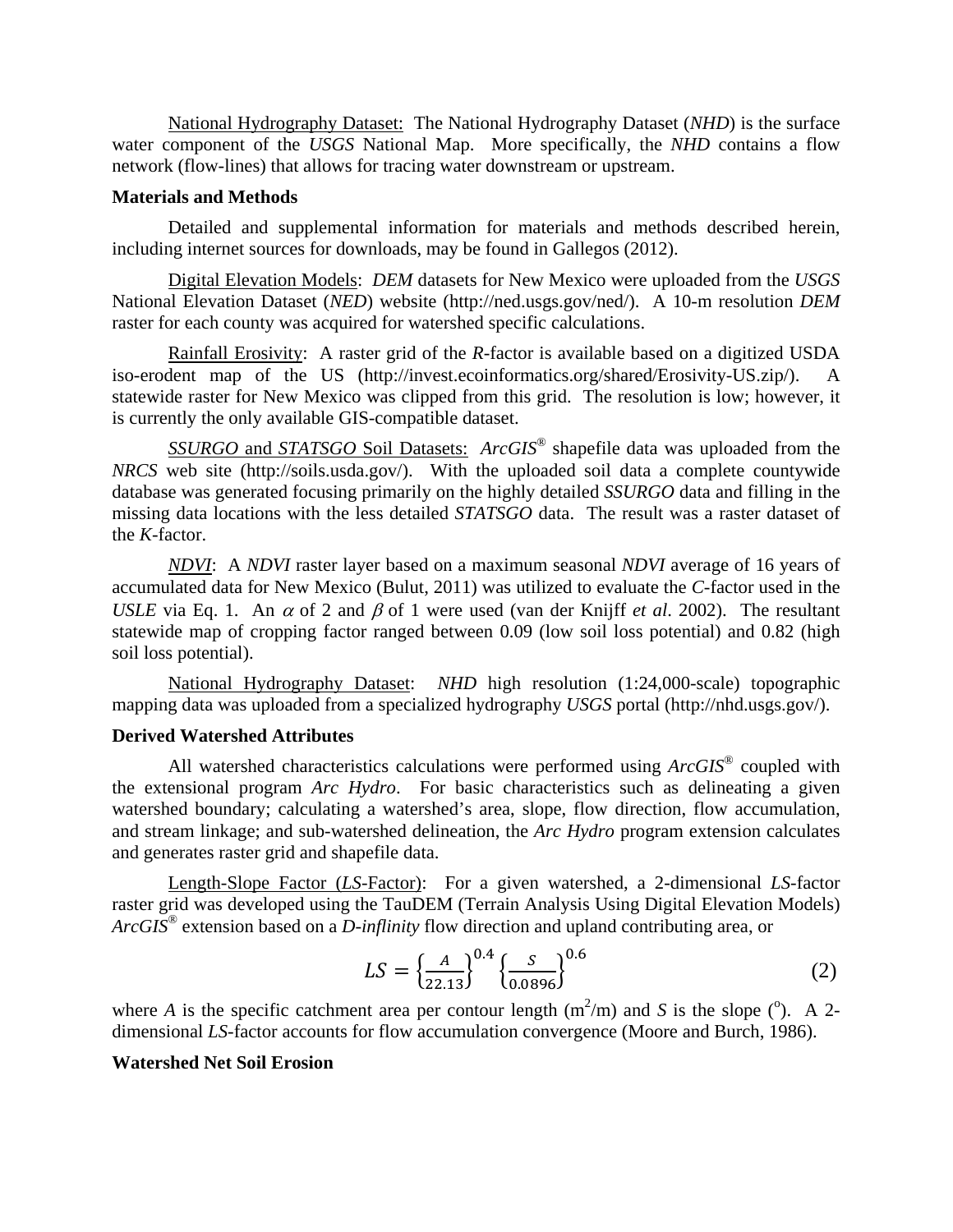The eroded sediment from each watershed follows a defined drainage path for a particular cell to the catchment outlet as shown in Figure 1. The sediment outflow from each cell is equal to the soil erosion in the cell plus the contribution from upstream cells, if transport capacity is greater than this sum. However, if transport capacity is less than the sum of soil erosion in the cell and the contribution from upstream cells, the amount of sediment exceeding the transport capacity gets deposited in the cell and the sediment load equal to transport capacity is discharged to next downstream cell.



Figure 1: Schematic showing discretized grid cells in a catchment (Jain *et al*., 2005).

The mean annual sediment transport capacity (*TC*) is computed using a relationship based on catchment physiographic parameters, such as soil erodibility, upslope contributing area, and slope gradient (Verstraeten *et al.*, 2007) as given below:

$$
TC_i = K_{TC} R_i K_i A_i^m S_i^n \tag{3}
$$

where  $TC_i$  is the transport capacity (Mt/ha/yr) of cell *i*,  $K_{TC}$  is the transport capacity coefficient (reflecting the vegetation impact on the transport capacity), *R* is the rainfall erosivity factor (MJ mm ha<sup>-1</sup> hr<sup>-1</sup> yr<sup>-1</sup>),  $K_i$  is soil erodibility (Mt ha h ha<sup>-1</sup> MJ<sup>-1</sup> mm<sup>-1</sup>),  $A_i$  is the upslope contributing area per unit of contour length for cell  $i \text{ (m}^2/\text{m})$ ,  $S_i$  is the slope gradient of cell  $i \text{ (m/m)}$ , and  $m$ and *n* are empirical or theoretical derived exponents. Prosser and Rustomji (2000) made a review of flume, laboratory plot, and field plot data and found that the median value is 1.4 for both exponents. Based on their review, values of  $1.0 \le m \le 1.8$  and  $0.9 \le n \le 1.8$  are recommended for use in sediment transport modeling. However, there was no strong evidence for one exponent to outweigh the other.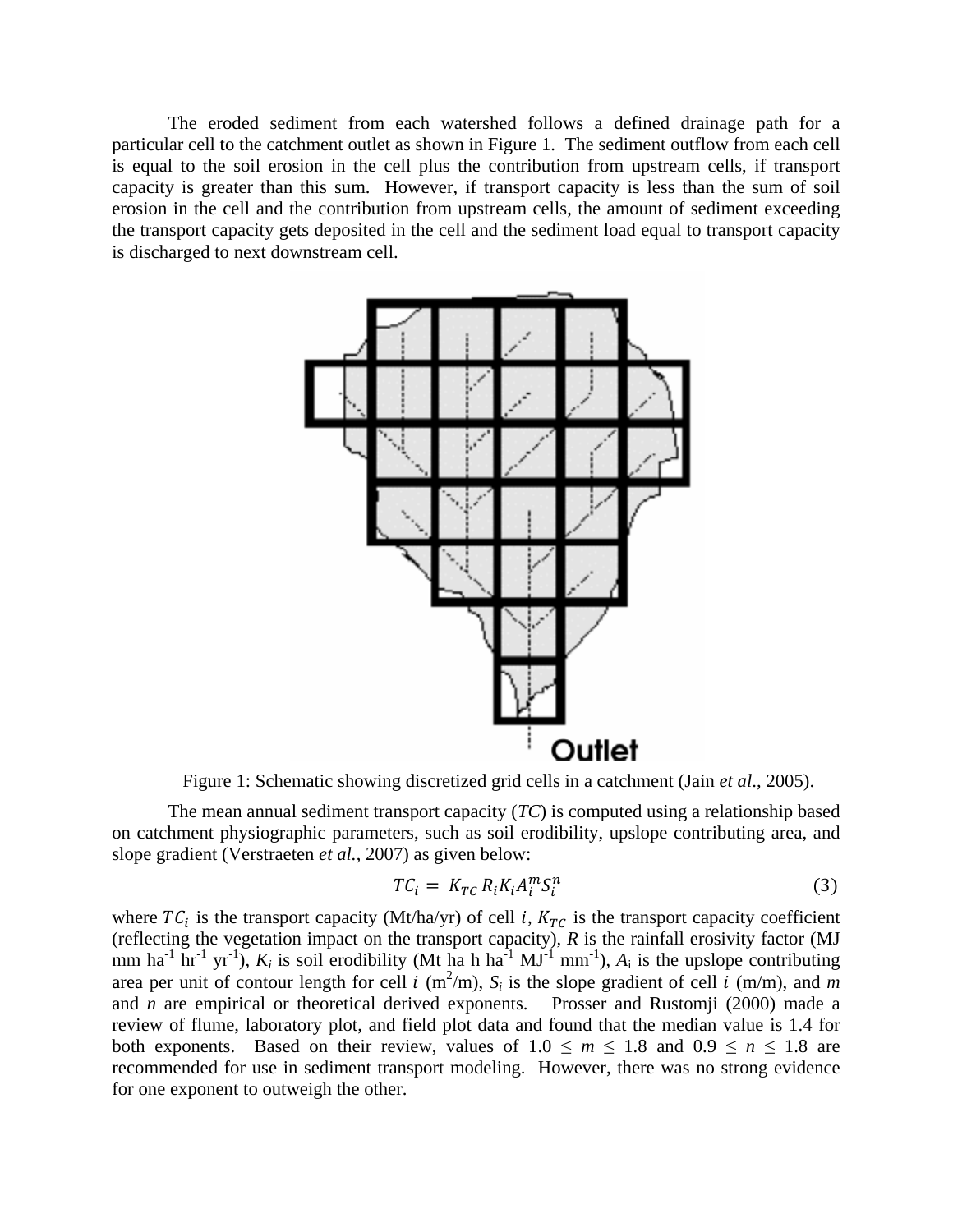Eroded sediment is routed along the runoff paths towards the outlet taking into account the local transport capacity,  $TC_i$  of each pixel. If the local  $TC$  is smaller than the sediment flux, then sediment deposition occurs. This approach assumes that sediment transport is not necessarily restricted to a transport limited system. If *TC* is higher than the sediment flux, then sediment transport will be supply limited. For the grid-based discretization system adopted herein, transport limited accumulation can be computed as (Jain *et al.*, 2010):

$$
T_{out_i} = min(SE_i + \sum T_{in_i}, TC_i)
$$
\n<sup>(4)</sup>

$$
D_i = SE_i + \sum T_{in_i} - T_{out_i} \tag{5}
$$

where  $SE_i$  is the annual gross soil erosion in cell i,  $T_{in_i}$  is the sediment inflow in cell i from upstream cells,  $T_{out_i}$  is the sediment outflow from the cell *i*, and  $D_i$  is the deposition within cell . All variables have units of Mt/ha/yr. An estimation of the annual gross soil erosion for a grid (or cell) is expressed by the *USLE* as

$$
SE_i = R_i K_i L S_i C_i P_i \tag{6}
$$

where  $R_i$  is the rainfall erosivity factor (MJ mm ha<sup>-1</sup> hr<sup>-1</sup> yr<sup>-1</sup>),  $K_i$  is the soil erodibility factor (Mt ha h ha<sup>-1</sup> MJ<sup>-1</sup> mm<sup>-1</sup>), *LS<sub>i</sub>* represents a 2-dimensional length slope topographic factor (unitless), *C<sub>i</sub>* is a cover-management factor (unitless), and  $P_i$  is the support practice factor (unitless). The latter factor is generally assumed to be unity for cell *i*.

Using Eqs. 3-6 results in different maps of erosion, sediment transport, and sediment deposition rates, whereby a distinction can be made between gross erosion, net erosion, and sediment deposition. With additional *ArcGIS*<sup>®</sup> processing within spatial analyst, different values of total gross and net erosion and total sediment deposition can be defined as follows:

$$
Total Gross Erosion = \sum SE_i
$$
 (7)

$$
Net Erosion (NEi) = SEi - Di
$$
\n(8)

$$
Total Net Erosion = \sum NE_i
$$
\n(9)

A low value of the transport coefficient,  $K_{TC}$ , indicates a strong influence of vegetative cover on reduction of transport capacity (Jain *et al.*, 2010); thus, resulting in lower total net erosion flux within a given watershed. Jain and Das (2010) coupled the transport coefficient,  $K_{TC}$ , to the vegetative status in a watershed by hypothesizing it as an exponential function of the *NDVI*, or

$$
K_{TC} = \beta * exp\left[\frac{-NDVI}{1 - NDVI}\right] \tag{10}
$$

where  $\beta$  is a scaling factor determined through calibration of observed sediment yield.

#### **Application of Method**

To use the concept of transport limited accumulation to evaluate annual net soil erosion for a given watershed requires that a transport coefficient,  $K_{TC}$ , be specified, based on calibration of observed data or simply an engineering assumption based on professional judgment. Specific watershed soil erosion data for the State of New Mexico is limited. However, the Volcano Hill Wash sub-basin of the Rio Puerco basin to the Rio Grande was evaluated for erosion and sediment yield over a period of three years by Gellis *et al.* (2001). Figure 2 delineates the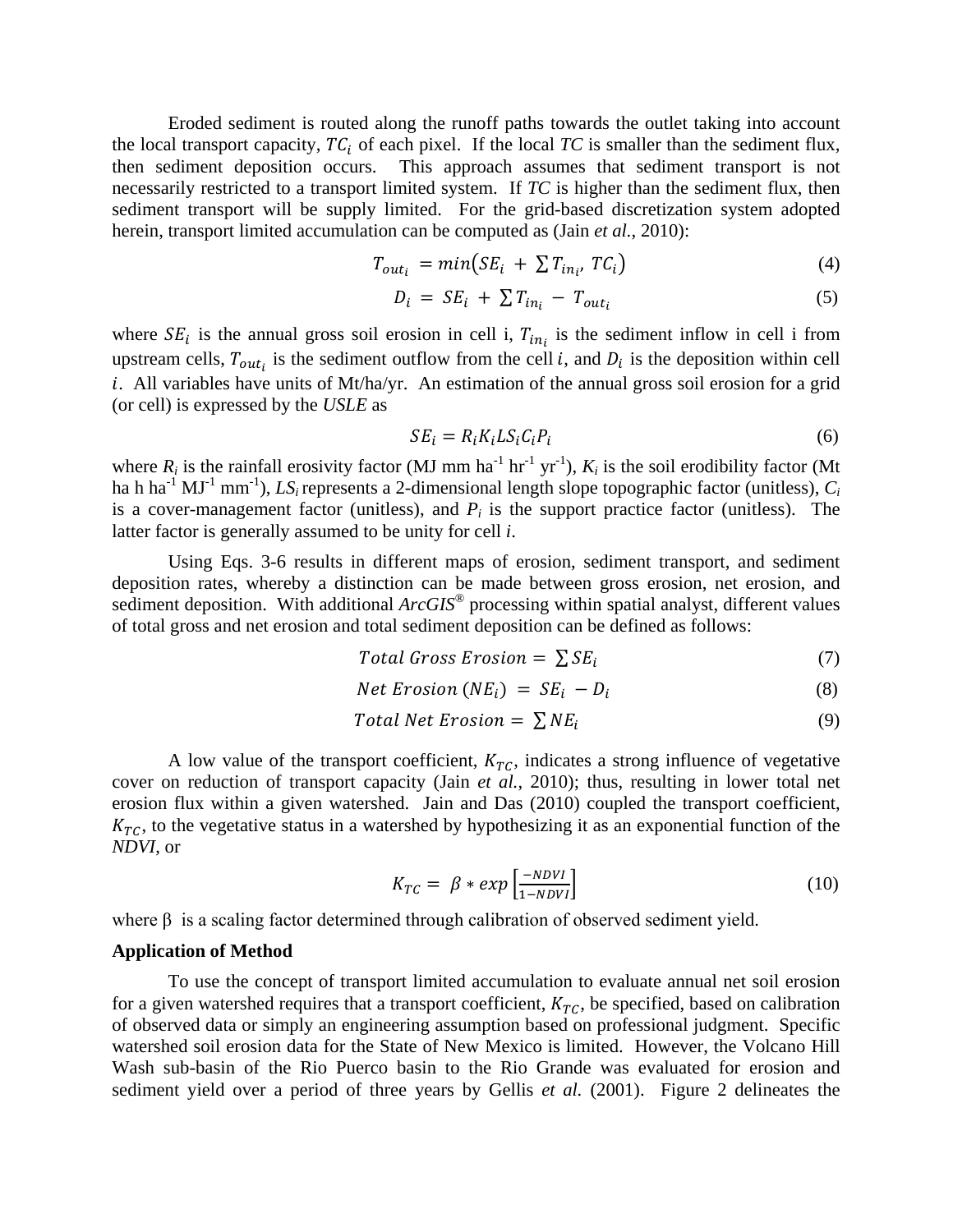location of this 930 ha watershed. Note that while the Rio Puerco does not contribute significantly to the average annual runoff of the Rio Grande at its confluence, it does heavily impact the sediment burden to the Rio Grande due to its high average annual suspended sediment concentration.



Figure 2: Volcano Hill Wash Sub-basin (Gellis *et al.* (2001).

The average annual sediment yield based on streamflow and suspended sediment measurements at gaging stations for water years 1996-1998 was 4.05 Mt/ha/yr. Upland erosion from sediment dams and traps throughout the basin's five geomorphic surfaces collected over a period of 797 days totaled 3630 Mt. This equates to an upland erosion of 1.79 Mt/ha/yr based on the reported total contributing area of the geomorphic units and duration of study. As the authors point out, the difference between measured estimates of sediment yield and upland erosion (unaccounted sediment) may be contributions of sediment from bed erosion and bank erosion, or sources of upland erosion not measured by sediment traps and dams.

The total net erosion rate was estimated for the Volcano Hill Wash sub-basin using the limited accumulation-based algorithms outlined in Eqs. 3-9 and clipped statewide rasters developed for *R*, *K*, *C*, and *S*. The upland contributing area raster and 2-dimensional *LS*-factor raster were evaluated based on the watershed *DEM*. Watershed *USLE* average attributes were as follows:  $R = 340$  MJ mm ha<sup>-1</sup> hr<sup>-1</sup> yr<sup>-1</sup>,  $K = 0.31$  Mt ha hr ha<sup>-1</sup> MJ<sup>-1</sup> mm<sup>-1</sup>,  $C = 0.46$ , and  $LS =$ 0.94. The average watershed slope was  $S = 0.13$  m/m. The support practice factor (P) was taken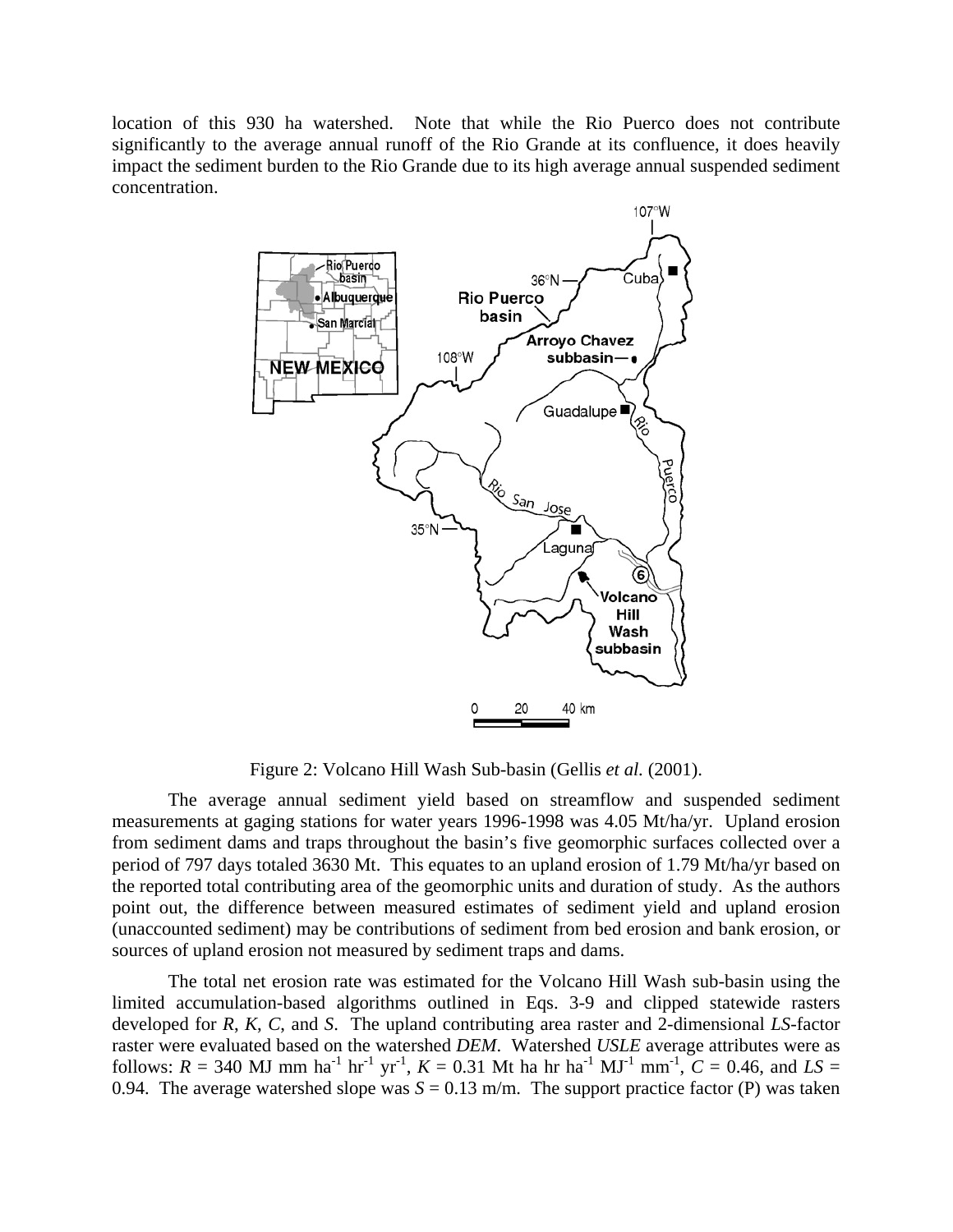as 1.0. The transport coefficient,  $K_{TC}$ , was then manually adjusted until a reasonable match of the Gellis *et al.* (2001) upland erosion data was realized. A  $K_{TC}$  of 2.0 x 10<sup>-8</sup> gave a net soil erosion of 1.69 Mt/ha/yr.

#### **Discussion**

The calculated net soil erosion rate depends upon a number of inputs.

*NDVI*: The *NDVI* metric upon which the *C*-factor raster is estimated via Eq. 1 was based on a sixteen-year average of the maximum growing season vegetative index. Selection of an appropriate *C*-factor raster directly impacts the cell *i* gross soil erosion rate via Eq. 6 and indirectly the cell *i* net soil erosion through the transport limited accumulation of Eqs. 4, 5, and 8. The maximum NDVI, or lowest erosive potential, was selected to correspond with the monsoonal precipitation period of high rainfall erosivity, or high erosive potential. However, the available *R*-factor raster employed herein is an annual average and of low resolution.

*LS*-factor: The *LS*-factor decreases when estimated with upslope contributing area as compared with the 1-dimensional *LS*-factor (Rodriguez and Suárez, 2010). The resultant annual upland soil erosion estimate would decrease based on Eq.6. The choice of topographic factor would affect the magnitude of the estimated  $K_{TC}$ . This effect was not evaluated herein.

*K*-factor: The *NRCS* soil data sets specify two soil erodibility factors for each soil component layer*: KFFACT* and *KFACT*. The latter is described as a soil erodibility factor which is adjusted for the effect of rock fragments. Interspersed rock fragments provide armoring and significantly reduce soil detachment. The *K*-factor raster used herein was developed from the un-adjusted *KFFACT* data.

Ogungbade (2012) implemented this method for eight sub-watersheds within the Walnut Gulch Experimental Watershed (*WGEW*) in southeastern Arizona. A 1-dimensional LS factor, however, was used along with a constant value for the *R*-factor and *C*-factor for all subwatersheds (*versus* pixel by pixel values based on raster grids). Final estimates of  $K_{TC}$  were evaluated by calibrating the modeled sediment yield with reported average annual sediment yield determined from stock pond sediment accumulation (Nichols, 2006). Although these subwatersheds had similar vegetation cover characteristics, a single value of  $K_{TC}$  could not be determined for the set of 8 sub-watersheds. Calibrated  $K_{TC}$  ranged from approximately 10<sup>-5</sup> to  $10^{-3}$ .

Recall that this coefficient reflects the impact of vegetative cover on reduction of transport capacity within the watershed. The analysis herein does show that an order of magnitude increase in the specification of  $K_{TC}$  does result in an order of magnitude increase in calculated net soil erosion. Ritchie *et al*. (2005) observed, however, that vegetative cover was not related to soil redistribution at the aforementioned Lucky Hills sub-watershed within the *WGEW*. Cover within the shrub-dominated landscape was estimated at 26%; such low coverage did not appear to influence or capture transporting soils. Additionally, soil erosion rates were significantly correlated to the percent of rock fragments in the surface soil layer, with erosion decreasing as rock fragments increased.

In summary, careful specification and selection of the input variables based on the specifics of each watershed are needed as the calculated net erosion rate may be highly sensitive to one or more variables expressed in Eqs. 3 and 6. A sensitivity analysis is currently ongoing for selected watersheds.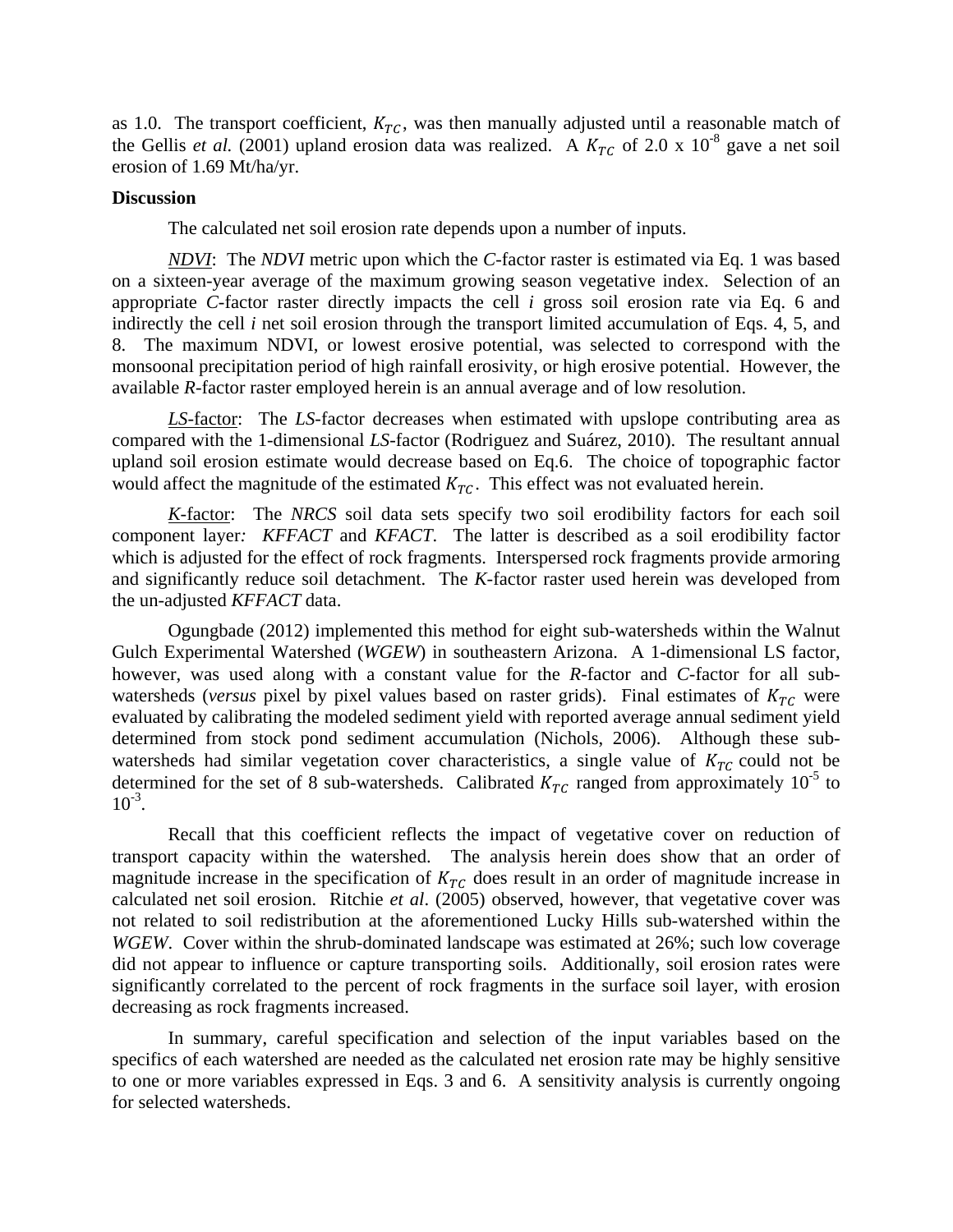# **Conclusion**

Although only one example is provided herein, the method used is easily applied within an *ArcGIS*® environment to analyze similar sediment transport data, where available, and develop a database of  $K_{TC}$  values for semi-arid watersheds. Evaluation of  $K_{TC}$  may lead to better understanding of sediment transport data, where available, for rangeland watersheds with similar characteristics to that of the Volcano Hill Wash sub-basin and the *WGEW*. Additionally, an analysis of soil erosion risk as formulated by Bulut (2011) coupled with a net erosion estimate, based on the concepts and framework presented, could provide valuable information for local Natural Resources Conservation Service (*NRCS*) districts within the State of New Mexico involved in soil erosion management issues.

# **References**

Bulut, G.G. (2011). Potential Soil Erosion Risk for New Mexico and Sensitivity Analysis of Contributing Factors, MS Thesis, New Mexico Institute of Mining and Technology.

Gallegos, J.B. (2012). A *GIS*-based Characterization of Eight Small Watersheds in New Mexico with Emphasis on Development and Correlation of a Sediment Load Hydraulic Bulking Factor, MS Thesis, New Mexico Institute of Mining and Technology.

Gellis A.C., Pavich, M.J. and Ellwein, A. (2001). "Erosion and sediment yields in two subbasins of contrasting land use, Rio Puerco, New Mexico", Proceedings of the Seventh Federal Interagency Sedimentation Conference, March 23-29, Reno, NV.

Hastings, B.K., Breshears, D.D., and Freeman, M.S. (2005). " Spatial variability in rainfall erosivity *versus* rainfall depth: Implications for sediment yield", *Vadose Zone Journal*, 4, 500- 504.

Jain, M. K., and Das, D. (2010). "Estimation of sediment yield and areas of soil erosion and deposition for watershed prioritization using GIS and remote sensing", *Water Resources Management*, 24, 2091-2112.

Jain, M. K., Kothyari, U.C. and Rangaraju, K.G. (2005). "*GIS* based distributed model for soil erosion and rate of sediment outflow from catchments", *ASCE Journal Hydraulic Engineering*, 131(9), 755-769.

Jain, M.K., Mishra, S. K. and Shah, R.B. (2010). " Estimation of sediment yield and areas vulnerable to soil erosion and deposition in a Himalayan watershed using GIS", *Current Science*, 98(2), 213-231.

Ludwig, J. A., Muldavin, E., and Blanche, K.R. (2000). "Vegetation change and surface erosion in desert grasslands of Otero Mesa, Southern New Mexico: 1982 to 1995", *The American Midland Naturalist*, 144(2), 273-285.

Moore, I.D. and G.J. Burch (1986). "Physical basis of the length-slope factor in the Universal Soil Loss Equation." *Soil Sci. Soc. Am. J.,* **50**(5), 1294-1298.

Nearing, M.A., Kimoto, A., Nichols, M.H., and Ritchie, J.C. (2005). "Spatial patterns of soil erosion and deposition in two small, semiarid watersheds", *J. Geophysical Research*, 110, F04020.

Prosser, I.P. and Rustomji, P. (2000). "Sediment transport capacity relations for overland flow", *Progress in Physical Geography*, 24 (2), 179-193.